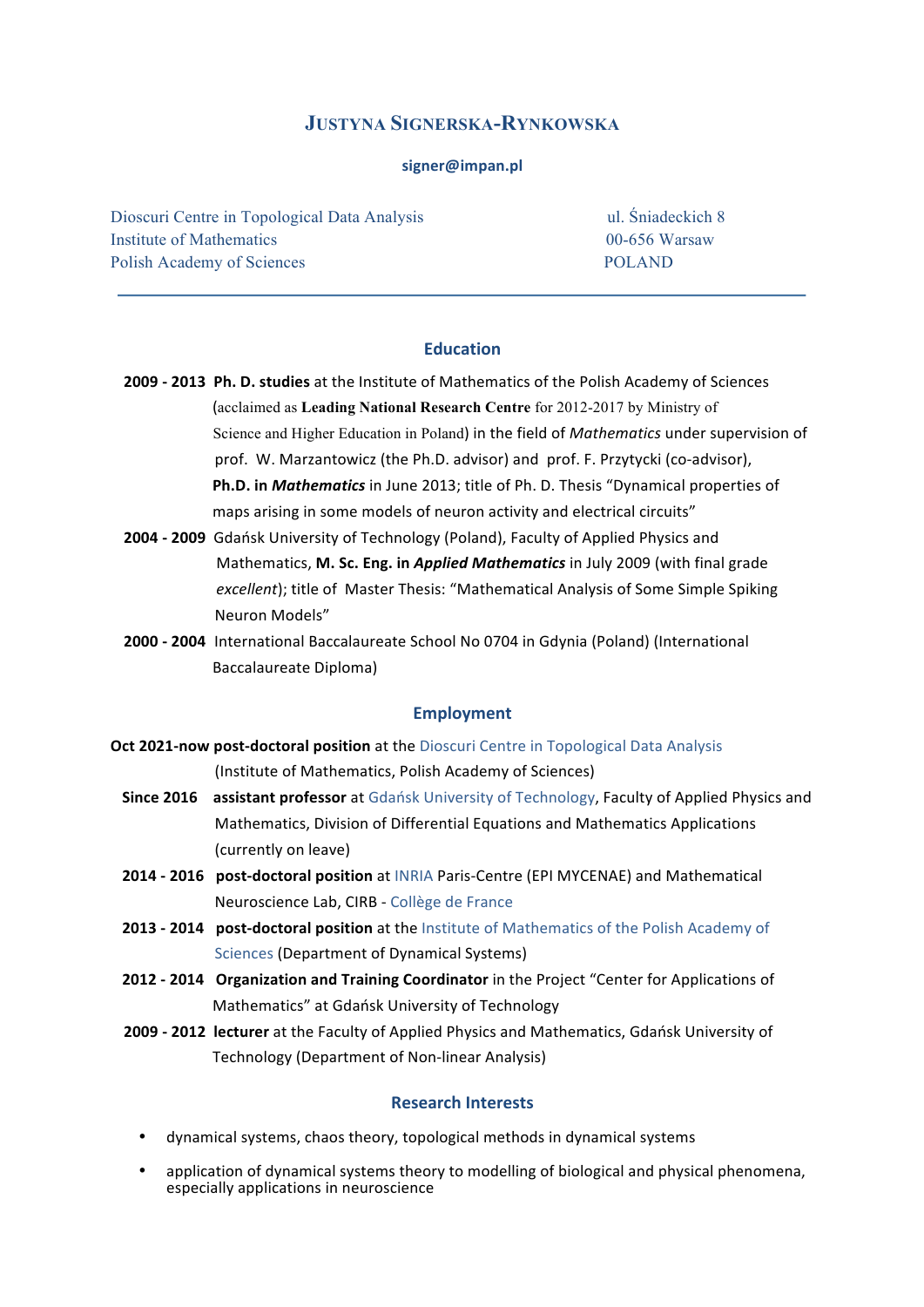# **Publications** (selected)

- J.E. Rubin, J. Signerska-Rynkowska, J.D. Touboul, *Type III Responses to Transient Inputs in Hybrid Nonlinear Neuron Models*, SIAM J. Appl. Dyn. Syst. 20 (2021), 953--980
- G. Graff, **J. Signerska-Rynkowska**, *Dynamics of field line mappings in magnetic flux tubes*, Math. Phys. Anal. Geom. 21 (2018), p. 21-26
- P. Kasprzak, A. Nawrocki, J. Signerska-Rynkowska, *Integrate-and-fire models with an almost periodic input function, J. Differential Equations 264 (2018), p. 2495–2537*
- J.E. Rubin, J. Signerska-Rynkowska, J.D. Touboul, A. Vidal, *Wild oscillations in a nonlinear neuron model with resets: (II) Mixed-mode oscillations*, Discrete Contin. Dyn. Syst. Ser. B, 22 (2017), p. 4003-4039.
- J.E. Rubin, J. Signerska-Rynkowska, J.D. Touboul, A. Vidal, *Wild oscillations in a nonlinear neuron model with resets: (I) Bursting, spike adding and chaos, Discrete Contin. Dyn. Syst.* Ser. B, 22 (2017), p. 3967-4002.
- J. Signerska-Rynkowska, *Analysis of interspike-intervals for the general class of integrate-andfire models with periodic drive*, Mathematical Modeling and Analysis, 20 (2015), 529–551
- W. Marzantowicz, **J. Signerska**, *On the regularity of the displacement sequence of an orientation preserving circle*, Research and Communications in Mathematics and Mathematical Sciences, 5 (2015), 11-32
- W. Marzantowicz, J. Signerska, On the interspike-intervals of periodically-driven integrateand-fire models, Journal of Mathematical Analysis and Applications, 423 (2015), 456-479
- W. Marzantowicz, J. Signerska, Distribution of the displacement sequence of an orientation *preserving circle homeomorphism*, Dynamical Systems: An International Journal, 29 (2014), no. 2, 153-166
- G. Graff, A. Kaczkowska, P. Nowak-Przygocki, J. Signerska, *Lefschetz periodic point free selfmaps of compact manifolds*, Topology and its Applications, 159 (2012), 2728-2735
- W. Marzantowicz, **J. Signerska**, *Firing map of an almost periodic input function*, Discrete and Continuous Dynamical Systems, Supplement 2011-2 (2011), 1032-1041

### **Grants and Awards**

- Principal Investigator in the "SONATA" grant *Challenges of low-dimensional dynamics in hybrid neuron models*, awarded by National Science Centre in Poland in May 2020 (duration: 36 months)
- team member in "ScienceApp -intensive international educational programs in exact sciences" (project within the frame of the **SPINNAKER** program, granted by the Polish National Agency for Academic Exchange/ Funds (**NAWA**))
- honorable mention in Edyta Szymańska competition for scientific papers published in 2017-2018, organized by Adam Mickiewicz University in Poznań
- co-investigator in the "OPUS" grant *Topological Invariants and Complexity Measures in* Action, awarded by National Science Centre in Poland in May 2015
- Principal Investigator in the pre-doctoral grant "PRELUDIUM" awarded by National Science Centre in Poland in December 2011 for executing the project *Properties of dynamical systems* used in mathematical modelling of neurons activity and electrical circuits (duration: 24 months)
- Rector's Awards (Gdańsk University of Technology): for outstanding scientific achievements (individual, 2017), research-and-development activity (individual, 2020), organizational activity (team award, 2018 and 2020)
- Scholarship of the Ministry of Science and Higher Education for academic achievements in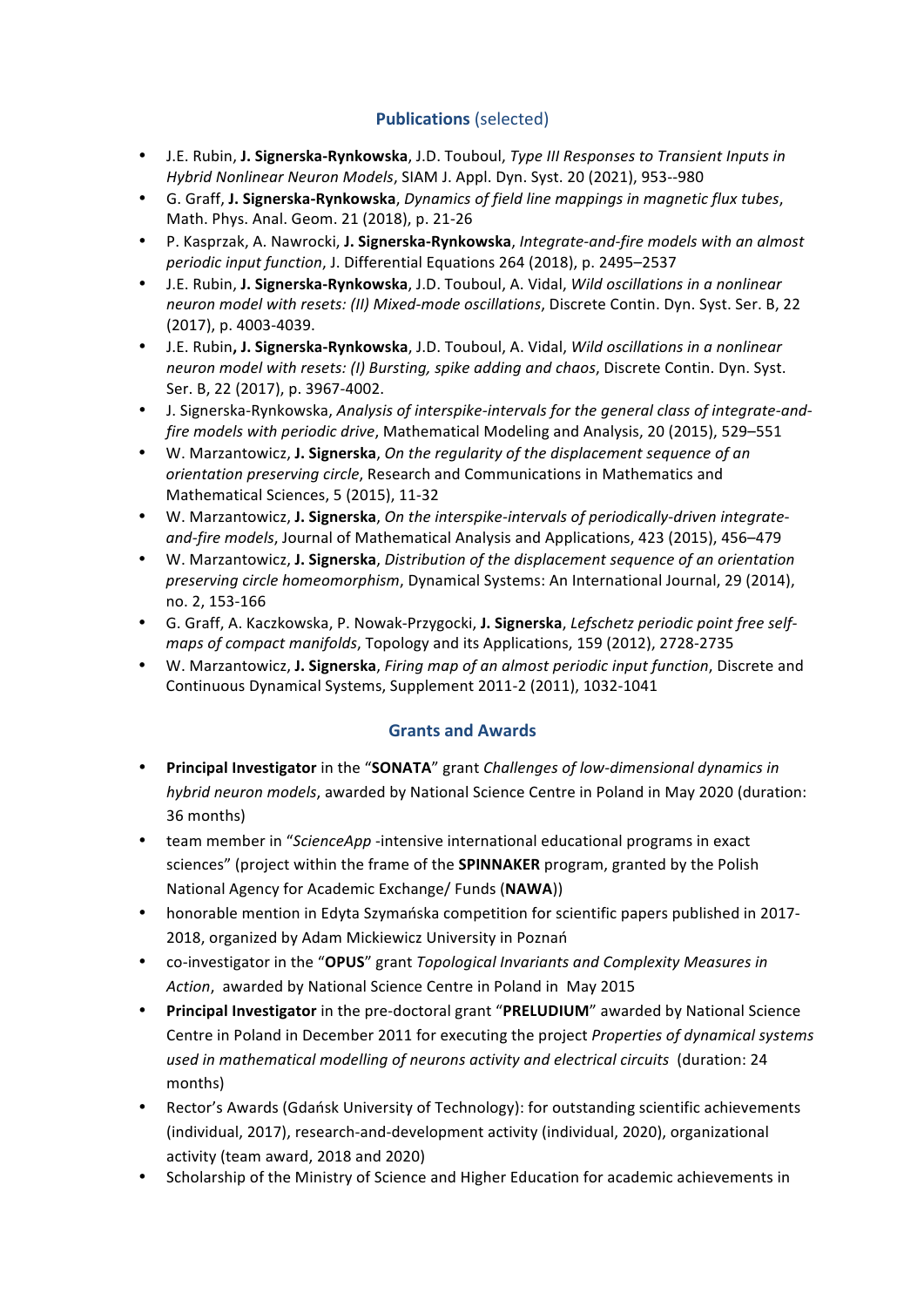academic years 2006/2007, 2007/2008, 2008/2009

• Scholarship of the Marshal of Pomeranian Voivodeship for academic achievements in academic years 2007/2008, 2008/2009 and of Mayor of Gdynia/Gdańsk in 2006/2007, 2007/2008

## **Short-term scientific visits (selected)**

- 28-31 August 2016, Linköping University (Sweden), Department of Mathematics
- 1-8 June 2016 and 2-11 December 2013, Center for Interdisciplinary Research in Biology, **Collège de France**, Paris: visiting the group of Jonathan Touboul and working on the project "Wild dynamics in nonlinear integrate-and-fire neurons: mixed-mode bursting, spike adding and chaos"
- 15-29 January 2014, Instituto de Ciências Matemáticas e de Computação, Universidade de **São Paulo**, São Carlos -SP, Brasil: visiting the group of Ali Tahzibi and working on the project about geometrical properties of curlicues generated by circle maps and other dynamical systems
- 7-11 January 2013, **Ecole Normale Supérieure** (Paris): visiting the group of Romain Brette in theoretical and computational neuroscience

# **Attended Conferences and Workshops** (after 2014, selected)

- 20 26 June 2021, Portorož (Slovenia) virtual conference, 8th European Congress of **Mathematics; minisymposium invited talk** *Dynamical mechanisms of Type III responses in a nonlinear hybrid neuron model*
- 23 27 May 2021, Portland (USA) virtual conference, **SIAM Conference on Applications of Dynamical Systems; minisymposium invited talk** *Type III Responses to Transient Inputs in a Nonlinear Hybrid Neuron Model*
- 27 February 1 March 2020, Gdańsk (Poland), **Wandering Seminar, Organizing Committee**
- 3-7 September 2019, Cracov (Poland), Jubilee Congress for the 100th anniversary of the Polish Mathematical Society (Jubileuszowy Zjazd Matematyków Polskich w stulecie PTM), **talk** *Teoria rotacji w hybrydowych modelach neuronów* (in Polish)
- 31 August 2 Sept 2019, Cracov, On the Trail of Women in Mathematics in Honor of Sofia **Kowalewska**; invited session talk *Integrate-and-fire models with an almost periodic input function*
- 10-14 June 2019 Cracov, Conference on Dynamical Systems Celebrating Michał **Misiurewicz's 70th Birthday**, **talk** *Period incrementing and chaos in a hybrid neuron model*
- 15-21 April 2018, Będlewo (Poland), **Surfaces in Będlewo, Organizing Committee**
- 18-22 September 2017, Lublin (Poland), 8th Forum of Polish Mathematicians, co-organizer **of session** *Topological Methods in Dynamical Systems*, **talk** *Curlicues generated by circle homeomorphisms*
- 13-19 August 2017, Będlewo (Poland), **Just a Little Calculation in Dynamics**; **talk** *Rotation theory and mixed-mode oscillations in a hybrid neuron model*
- 22-24 June 2017, Rzeszów (Poland), Women in Mathematics: conference in honor of Helena **Rasiowa; invited session talk** *Period-incrementing and chaos in hybrid neuron model*